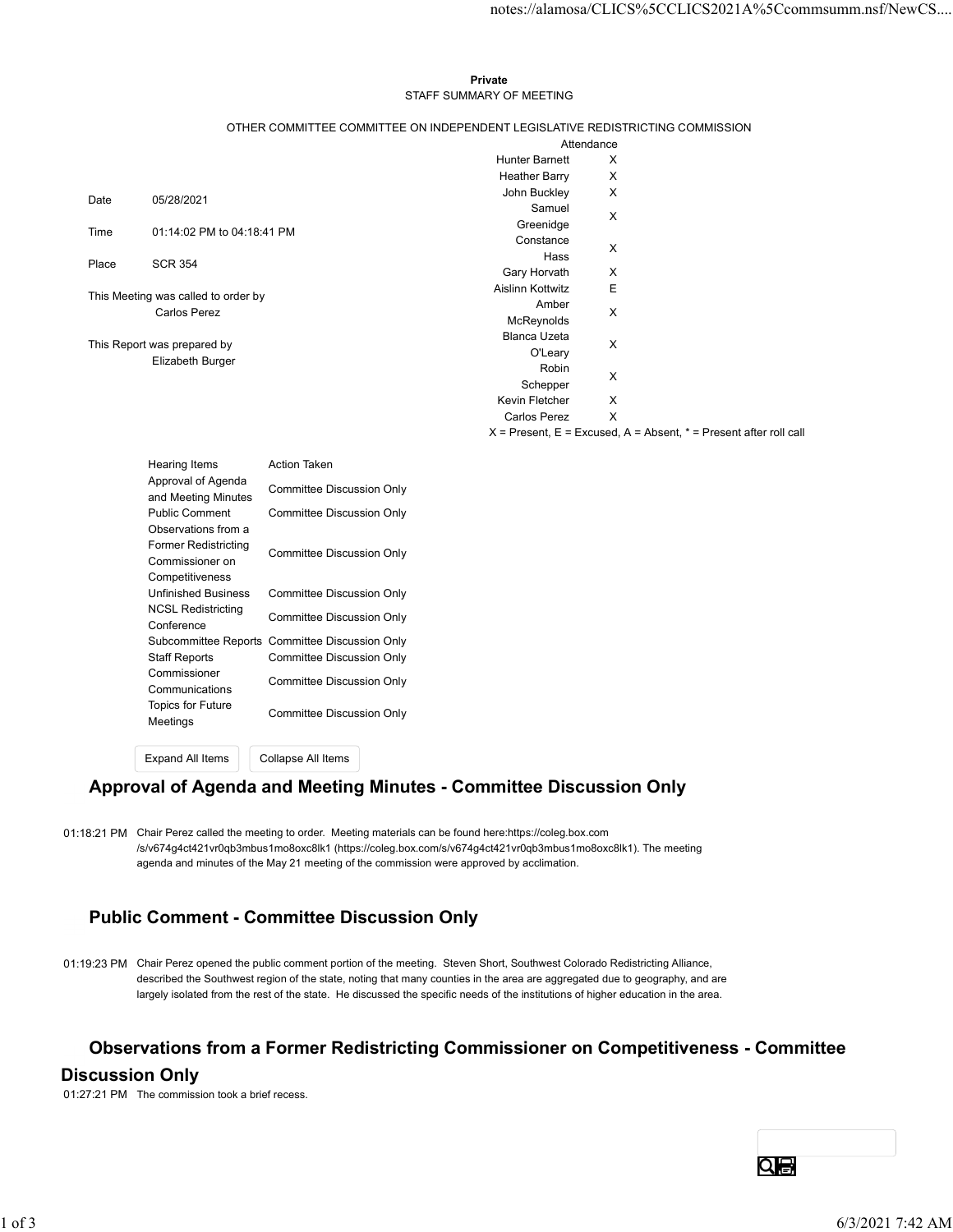- 01:27:30 PM The commission reconvened. Dr. Robert Loevy, former reapportionment commissioner, spoked regarding his experience being a part of the reapportionment commission ten years ago. He spoke regarding the important of stopping political gerrymandering, and he discussed the methods by which many attempt to achieve political advantage through the redistricting process. He discussed similar housing choices made by individuals in the state, and how that leads to the drawing of solidly Republican or solidly Democratic districts. He discussed political competitiveness in drawing legislative districts. He noted that consideration must be paid to drawing incumbents into the same districts. He noted the importance of presenting preliminary plans at public hearings, and discussed the competitiveness of elections in Colorado.
- 01:50:42 PM Dr. Loevy responded to questions from Commissioner Barnett regarding competitive legislative districts and the number of legislative districts that have changed political representation in the past decade. He continued to respond to questions from the commission regarding competitive districts, and the redistricting criteria laid out in the Colorado Constitution.
- 02:04:41 PM Dr. Loevy continued to respond to questions from the commission regarding whether Amendments Y and Z have addressed faults that he saw in the past reapportionment process.
- 02:13:05 PM Dr. Loevy responded to questions from the commission about staff maps and communities of interest.

#### Unfinished Business - Committee Discussion Only

- 02:22:28 PM Chair Perez shared and reviewed the preliminary redistricting timeline. Commissioner Schepper noted that the public hearing schedule would start July 7 or July 8. Julia Jackson, Independent Redistricting Commissions Staff, responded to questions from the commission regarding an additional round of hearings that would be held after the final census data is received. Chair Perez noted that public comment on the preliminary plan would be closed on June 18. Commissioner O'Leary asked for clarification about how the commission members can comment on the preliminary plan, and Jerry Barry, Independent Redistricting Commissions Staff, commented on the process. Commission discussion on how commissioners can provide commentary on the maps continued.
- 02:34:30 PM The commission continued to discuss how to provide input to the staff, and the need to develop policies to guide the discussion. Chair Perez discussed creating a template for policy guidance, and guidance for staff for the preliminary plans. Jessika Shipley, Independent Redistricting Commissions Staff, commented on the guidance needed from the commission regarding the preliminary plan.
- 02:47:05 PM The commission discussed the input to provide staff on communities of interest, compactness, and competitiveness.

#### NCSL Redistricting Conference - Committee Discussion Only

02:51:27 PM The commission discussed whether to send commissioners to an upcoming redistricting conference hosted by the National Conference of State Legislatures. The commission took a brief recess.

#### Subcommittee Reports - Committee Discussion Only

- 03:13:37 PM The commission reconvened. The Outside Legal Counsel and Legislative Affairs Subcommittee discussed hiring an outside expert on Voting Rights Act issues. Commissioner Schepper gave an update on the Public Comment and Outreach Subcommittee. She reviewed a draft op-ed on the redistricting process, discussed scheduling public hearings and how to structure public hearings, and referenced a press release regarding commission activities. The commission discussed when to publish the op-ed, and whether the op-ed speaks to the work of both redistricting commissions. The commission discussed the op-ed and potential edits. 02.51:27 PM The commission discussed whether to send correlations to an upcoming redistricting conference hosted by the National<br>
Conference of Slate Logitatives. The commission took a brief recess.<br> **Subcommittee Reports** 
	- 03:37:58 PM The commission discussed training on the mapping software.